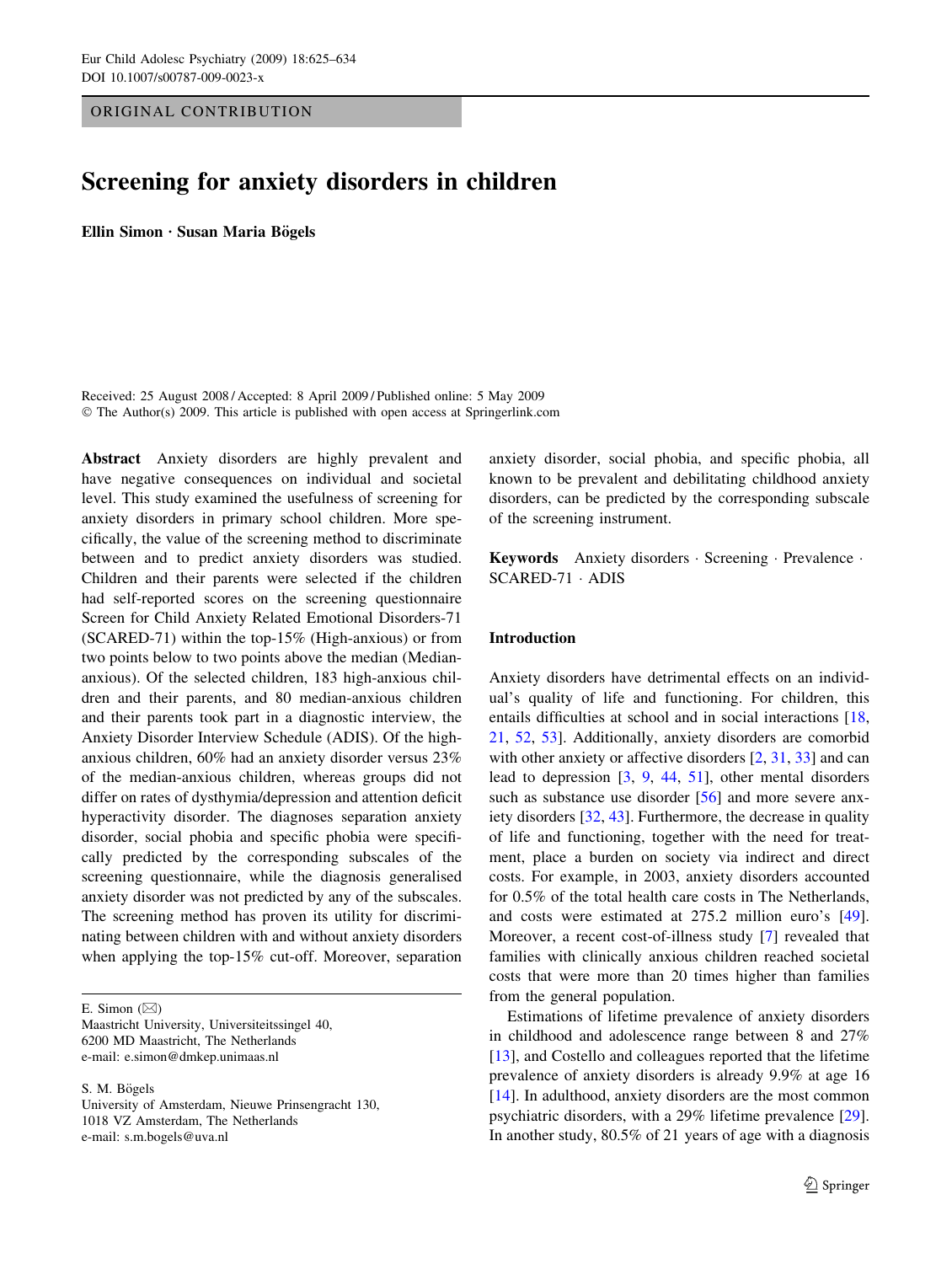of anxiety had received an anxiety diagnosis before they reached the age of 18 [\[41](#page-8-0)]. The majority of anxiety disorders thus have their onset in childhood and adolescence. Early onset anxiety disorders  $(\leq 13$  years of age) have a tendency to follow a chronic course [[12,](#page-7-0) [22,](#page-8-0) [28\]](#page-8-0). Even though effective treatment of anxiety disorders exists [\[42](#page-8-0)], only 40% of individuals hindered by an anxiety disorder initiates help seeking within a year. Christiana and colleagues reported that 60% of all individuals with an anxiety disorder seek help with a mean delay of 8 years. In fact, help-seeking behaviour was found to be inversely associated to time since onset and age at onset [[11\]](#page-7-0). Moreover, early onset anxiety disorders have been found to have a more disabling and severe character [\[23](#page-8-0), [26,](#page-8-0) [30\]](#page-8-0).

The negative consequences of anxiety disorders on a personal and societal level, together with the fact that enduring and early onset anxiety disorders lead individuals to initiate treatment less, add up for the need to detect children with anxiety (disorders) in an early stage. A screening tool generally provides insight in the anxiety level within a matter of minutes and laypersons can administer it [\[20](#page-8-0)]. Therefore, screening tools, such as questionnaires, enable to measure anxiety symptoms in a time- and cost-effective manner. This creates the opportunity to identify high-anxious children, to inform children and parents about anxiety and its consequences, to prevent anxiety disorders, and to intervene closer to onset. Additionally, utilising a screening tool possibly decreases the child's dependence on parents or teachers to play an active part in or be aware of possible anxiety problems. Due to the fact that children do not readily disclose anxious feelings and that anxiety symptoms are usually not easy to observe for the environment, dysfunctional child anxiety remains relatively unnoticed by caretakers.

The Screen for Anxiety Related Emotional Disorders (SCARED) [[5\]](#page-7-0), Dutch translation and revision by Muris and colleagues (SCARED-R) [\[37](#page-8-0)], is a questionnaire suitable for screening childhood anxiety disorders, also in community populations. Its subscales are linked to the categories of the Diagnostic and Statistical Manual of Mental Disorders [[1\]](#page-7-0): separation anxiety disorder, generalised anxiety disorder, social phobia, panic disorder, obsessive-compulsive disorder, specific phobia, and posttraumatic stress disorder. The SCARED-R possesses good internal consistencies of the total and subscales scores [\[34](#page-8-0), [38,](#page-8-0) [40](#page-8-0)], satisfactory test–retest reliability [[38\]](#page-8-0), and discriminates well between anxiety problems and other behaviour problems [\[34](#page-8-0), [40\]](#page-8-0). Additionally, it correlates well with other measures of anxiety, like the Spence Children's Anxiety Scale [\[39](#page-8-0), [50](#page-9-0)], and is sensitive for treatment effects [\[35\]](#page-8-0). The current study uses the 71-item SCARED (SCARED-71) [\[6](#page-7-0)]. The SCARED-71 adds 5 extra items to the social phobia subscale, which was composed of 4 items in the subscale of the SCARED-R. The 4 original social phobia items all address fear of interaction with unfamiliar people, whereas the 5 added items refer to other important aspects of social phobia: fear of interaction with familiar people, fear of being evaluated, and psycho-physiological aspects of social phobia [[8\]](#page-7-0). Two studies examined the predictive/discriminative value of the subscales of the SCARED-R, both yielding promising results. The first study was performed with a sample of elementary school children  $(n = 82)$  and used the child edition of the Structured Clinical Interview for DSM as diagnostic standard (KSCID) [\[24](#page-8-0)]. It appeared that the diagnoses separation anxiety disorder and generalised anxiety disorder were specifically predicted by their matching subscales of the SCARED-R [\[36](#page-8-0)]. The second study used a sample of clinically referred children/adolescents ( $n = 233$ ) and also used the KSCID as diagnostic standard. It was shown that the SCARED-R subscales separation anxiety disorder, obsessive–compulsive disorder, post-traumatic stress disorder, panic disorder and social phobia predicted their corresponding diagnoses on the KSCID [\[34](#page-8-0)].

This study aims to investigate the usefulness of screening for anxiety disorders by children's self-report of anxiety symptoms on a questionnaire (SCARED-71) in primary school settings. It does so by comparing SCARED-71 scores to a diagnostic standard, the Anxiety Disorder Interview Schedule [\[47](#page-8-0)] in a large sample of children ( $N = 263$ ). Moreover, the discriminative value of the subscales of the SCARED-71 is examined. To our knowledge, only one comparable study has been performed that also used a sample of primary school children [\[36](#page-8-0)]. Whereas that study relied only on the child interview, the current study includes both child and parent as informants in the interview. It was expected that (I) children selected as 'high-anxious' (SCARED-71 scores in the top-15%) display significantly more anxiety diagnoses on the ADIS than children selected as median-anxious; (II) the subscales of the screening questionnaire predict the diagnoses on their corresponding category in the diagnostic interview.

## Method

## Participants

The participants were recruited for a longitudinal still ongoing study, approved by a Medical Ethical Committee, on the prevention of anxiety disorders. Children aged 8–13 were recruited via primary schools in rural and urban schools in the Southern part of the Netherlands. Of all approached children and parents,  $52\%$  ( $N = 2,494$ ) signed informed consent and these children completed the anxiety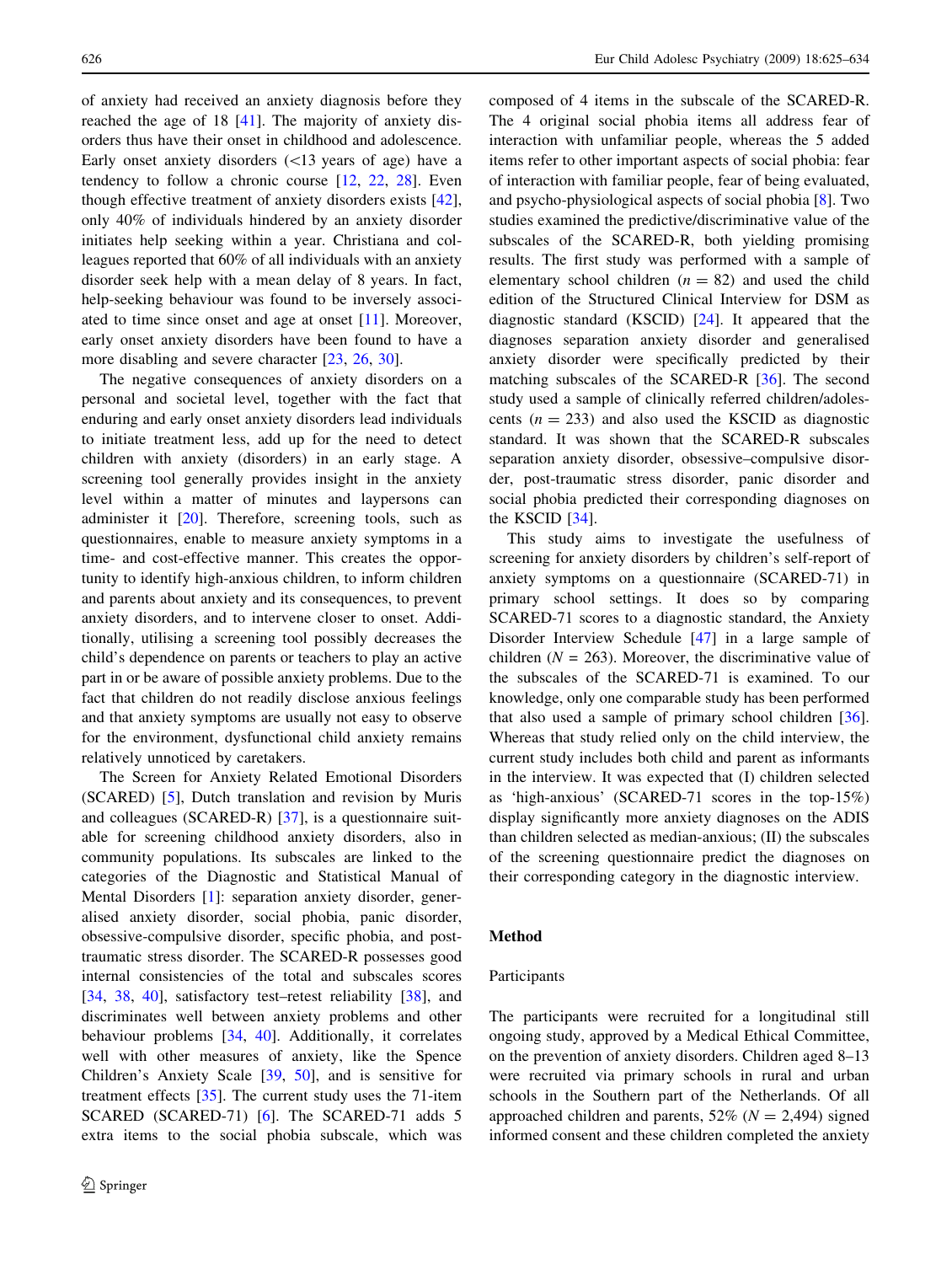Table 1 Family demographic features of participants of high-anxious and median-anxious children

|                                                             | High-anxious<br>$(n = 188)$ | Median-anxious<br>$(n = 82)$ |  |  |
|-------------------------------------------------------------|-----------------------------|------------------------------|--|--|
| Boys $(n, \%)$                                              | 84 (45%)                    | 44 (54%)                     |  |  |
| Age child (Mean, SD)                                        | 9.92(1.23)                  | 10.22(1.13)                  |  |  |
| Professional help for mental<br>health children $(n, \%)^a$ | 19 (10%)                    | 4(5%)                        |  |  |
| Children in family<br>(Mean, SD)                            | 2.27(0.94)                  | 2.15(0.79)                   |  |  |
| Children first-born $(n, \%)$                               | 103(55%)                    | 50 (61%)                     |  |  |
| Parents divorced/living<br>apart $(n, \%)$                  | 39 (21%)                    | $7(9%)**$                    |  |  |
| Biological father $(n, \%)$                                 | 174 (93%)                   | 81 $(100\%)^*$               |  |  |
| Biological mother $(n, \%)$                                 | 187 (100%)                  | 81 (99%)                     |  |  |
| Caucasian                                                   |                             |                              |  |  |
| Father $(n, \%)$                                            | 181 (96%)                   | 79 (96%)                     |  |  |
| Mother $(n, \%)$                                            | 181 (96%)                   | 78 (95%)                     |  |  |
| Parental age                                                |                             |                              |  |  |
| Father (Mean, SD)                                           | 41.84 (4.43)                | 42.39 (3.92)                 |  |  |
| Mother (Mean, SD)                                           | 39.59 (5.00)                | 40.11 (4.29)                 |  |  |
| Parental educational level <sup>b</sup>                     |                             |                              |  |  |
| Father (Mean, SD)                                           | 5.11 (1.96)                 | 5.29(2.10)                   |  |  |
| Mother (Mean, SD)                                           | 4.94 (1.98)                 | 5.06(2.00)                   |  |  |
| Current unemployment                                        |                             |                              |  |  |
| Father $(n, \%)$                                            | 12 $(6%)$                   | 4(5%)                        |  |  |
| Mother $(n, \%)$                                            | 59 (31%)                    | 27 (33%)                     |  |  |

<sup>a</sup> Professional help from psychologist, psychiatrist for any mental difficulty, as indicated by parents on pre-measurement

 $<sup>b</sup>$  On a scale from 0 (no education) to 8 (university)</sup>

\*  $p < 0.05$ , \*\*  $p < 0.01$ , tested two-sided

questionnaire that was used as a screening tool (SCARED-71). The participants eligible for the longitudinal study scored either in the top-15% ( $n = 412$ , referred to as highanxious) or from two points below to two points above the median ( $n = 172$ , referred to as median-anxious) on the SCARED-71. In order to achieve a balance in the number of boys and girls in the median and top-15%, separate top-15% and median cut-offs for boys and girls were calculated. Girls tend to score more anxiety symptoms than boys [\[10](#page-7-0), [16\]](#page-8-0). Participants were excluded from further participation if the children were found to show obvious developmental deviation, as based on clinical observation  $(n = 1)$ .

Of the children labelled as high-anxious children, 188 (46%) children and parents participated in the diagnostic interview. Of the children labelled as median-anxious, 82 (48%) children and parents participated in the diagnostic interview. Demographic features of the high- and mediananxious children are depicted in Table 1. In the high-anxious

and median- anxious group, there were 3 and 2 sibling dyads, respectively.

As can be seen in Table 1, parents of high-anxious children are significantly more often divorced or living apart than parents of median-anxious children. No significant differences were found with respect to all other demographic variables. Among others, the parents of highanxious and median-anxious children did not differ with respect to seeking professional help for their child's mental health.

#### Anxiety screening

The Screen for Child Anxiety Related Emotional Disorders (SCARED) was originally developed by Birmaher and colleagues [\[4](#page-7-0), [5\]](#page-7-0) and has been modified and revised over the years [e.g. [37](#page-8-0)]. In this study, the selection of the children was based on the child version of the 71-item Dutch version of the screening questionnaire, the SCARED-71. The choice for only using the child version came forth from pragmatic reasons (classical employment is more timeefficient). Moreover, as children with anxiety disorders are often not referred for treatment because the environment is not sufficiently aware of the severity of the anxiety symptoms [[27\]](#page-8-0), it seems important to detect children with severe anxiety and anxiety disorders on the basis of their own report. Furthermore, in the study of Wren and colleagues [[57\]](#page-9-0), it appeared that the child version yielded more information (on symptoms of separation anxiety disorder and panic disorder) than the parent version.

The SCARED-71 assesses a range of DSM-IV based anxiety symptomatology. More specifically, it taps symptoms of panic disorder (13 items), generalised anxiety disorder (9 items), social phobia (9 items), separation anxiety disorder (12 items), obsessive-compulsive disorder (9 items), post-traumatic stress disorder (4 items), and specific phobia (15 items). The SCARED-71 consists of 71 items rated on a three-point scale  $(0 =$  almost never,  $1 =$  sometimes,  $2 =$  often). The minimum score that could be obtained is 0 and the maximum score that could be obtained is 142. The current study indexed girls with a cutoff above 60, and boys with a cut-off above 46 as ''highanxious'' (top-15%) for developing anxiety disorders. Girls with scores 2 points below/above the median of 30, and boys with 2 points below/above the median of 23 were labelled median-anxious. For this study, the homogeneity of the child-report of the 71 item SCARED-71 was high,  $\alpha = 0.94$ , for the total score, and satisfactory for the social phobia scale,  $\alpha = 0.73$ . The homogeneity of the subscale social phobia could not be ameliorated by deleting items, pointing to a unique contribution of every item within the scale. The homogeneities of the other subscales were as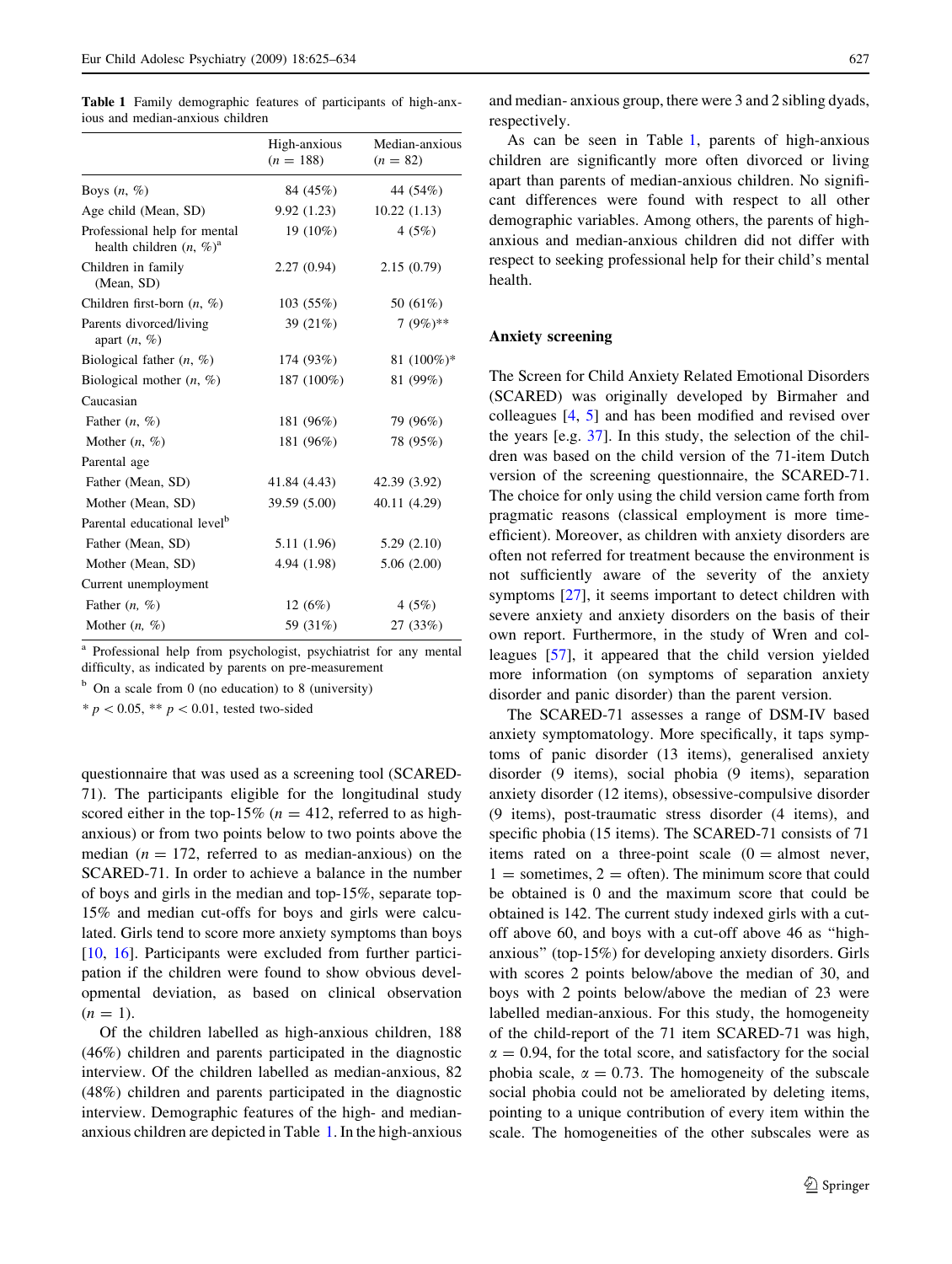follows: panic disorder:  $\alpha = 0.86$ , generalised anxiety disorder  $\alpha = 0.82$ , separation anxiety disorder  $\alpha = 0.76$ , obsessive-compulsive disorder:  $\alpha = 0.58$ , post-traumatic stress disorder:  $\alpha = 0.79$ , specific phobia:  $\alpha = 0.76$ .

# Anxiety diagnoses

The Anxiety Disorder Interview Schedule (ADIS) is a wellvalidated semi-structured diagnostic interview, suitable for measuring all anxiety disorders as listed in the DSM-IV as well as mood disorders and attention deficit hyperactivity disorder, in children from 7–17 years of age. This study utilised the child and parent version of the Dutch version of the ADIS [[47\]](#page-8-0) and was used to measure the presence of anxiety disorders, mood disorders and attention deficit hyperactivity disorder in the past year. Both the parent and child version of the ADIS possess good inter-rater and high test–retest reliability [[48\]](#page-8-0). For the current study, more than  $10\%$  ( $n = 29$ ) of the interviews were videotaped and rerated by two trained research assistants. Regarding the presence of an anxiety disorder (any anxiety disorder present/no anxiety disorder present), the research assistants reached perfect agreement on the child interview, kappa = 1.00,  $p < 0.01$ , and substantial agreement on the parent interview, kappa = 0.73,  $p < 0.01$ . With respect to the number of diagnoses, the research assistants reached almost perfect agreement on both the child,  $r = 0.84$ ,  $p\lt 0.01$ , and the parent interview,  $r = 0.95$ ,  $p\lt 0.01$ . Finally, the research assistants reached almost perfect agreement regarding the severity of the primary diagnosis on the child interview,  $r = 0.99$ ,  $p < 0.01$  and the parent interview,  $r = 0.86, p < 0.01$ .

Conform standard ADIS procedures, a child receives a diagnosis in case a specified amount of criteria are met and the child or parent reports substantial interference at school, at home or in social contacts (4 or higher on a scale from 0 to 8). The combined diagnosis represents a sum of the diagnoses of the child and the parent interview.

## Procedure

Children completed the SCARED-71 during regular classes, which approximately took 15 min. They received a standardised explanation of the difficult questions. In addition, a research assistant was present in the classroom to help the children in case of difficulties. Children were selected based on the child version of the screening questionnaire, and those scoring in the top-15% or from 2 points below to 2 points above the median were selected and asked to participate in the entire anxiety prevention study. Maximum 3 months later, the children and their parents were interviewed separately using the ADIS [\[47](#page-8-0)] concerning the child's anxiety disorders and other psychopathology.

#### Statistical analyses

Missing items  $(\langle 10\% \rangle)$  of the screening questionnaire were replaced via regression within the standard missing value analysis provided by SPSS. Independent sample t test were performed to calculate differences between mediananxious and high-anxious children regarding separate SCARED-71 subscales. Chi-square and Odds ratios were calculated to measure possible differences between the high-anxious and median-anxious children with respect to diagnostic status (yes/no), and Cohen's kappa was calculated in order to measure child–parent correspondence of diagnoses. The predictive values of the SCARED-71 subscales on their corresponding diagnosis on the ADIS were calculated by logistic regression analyses. All analyses were performed utilising Statistical Package for Social Sciences 15.0.

### Results

#### Preliminary results

In case, either the parent or the child interview was not completed (high-anxious,  $n = 5$ , median anxious,  $n = 2$ ), data of these participants were excluded from the analyses. Regarding the parent interviews, in the high-anxious group, 172 (94%) mothers took part in the interview and 65 (36%) fathers. A trend was found, that is, children whose father did not participate had higher self-reported anxiety scores than children whose father did participate,  $t(180) = 1.83$ ,  $p = 0.06$ . In the median-anxious group, 76 (95%) mothers took part in the interview and 17 (21%) fathers, and no differences were present on child-reported anxiety scores between children whose father did participate and those children whose fathers did not participate,  $t(77) = 0.04$ ,  $p>0.10$ .

Descriptive statistics of the SCARED-71

The means and standard deviations of the SCARED-71 child version of high-and median-anxious children are depicted in Table [2.](#page-4-0)

Diagnoses of high- and median-anxious children

The characteristics of the participating children on the prevalence of all DSM-IV anxiety disorders, as well as the prevalence of dysthymia, depression and attention deficit hyperactivity disorder are depicted in Table [3](#page-4-0). There was a slight to fair agreement between children and parents regarding the presence (present/not present) of the three most frequent diagnosed anxiety disorders and the presence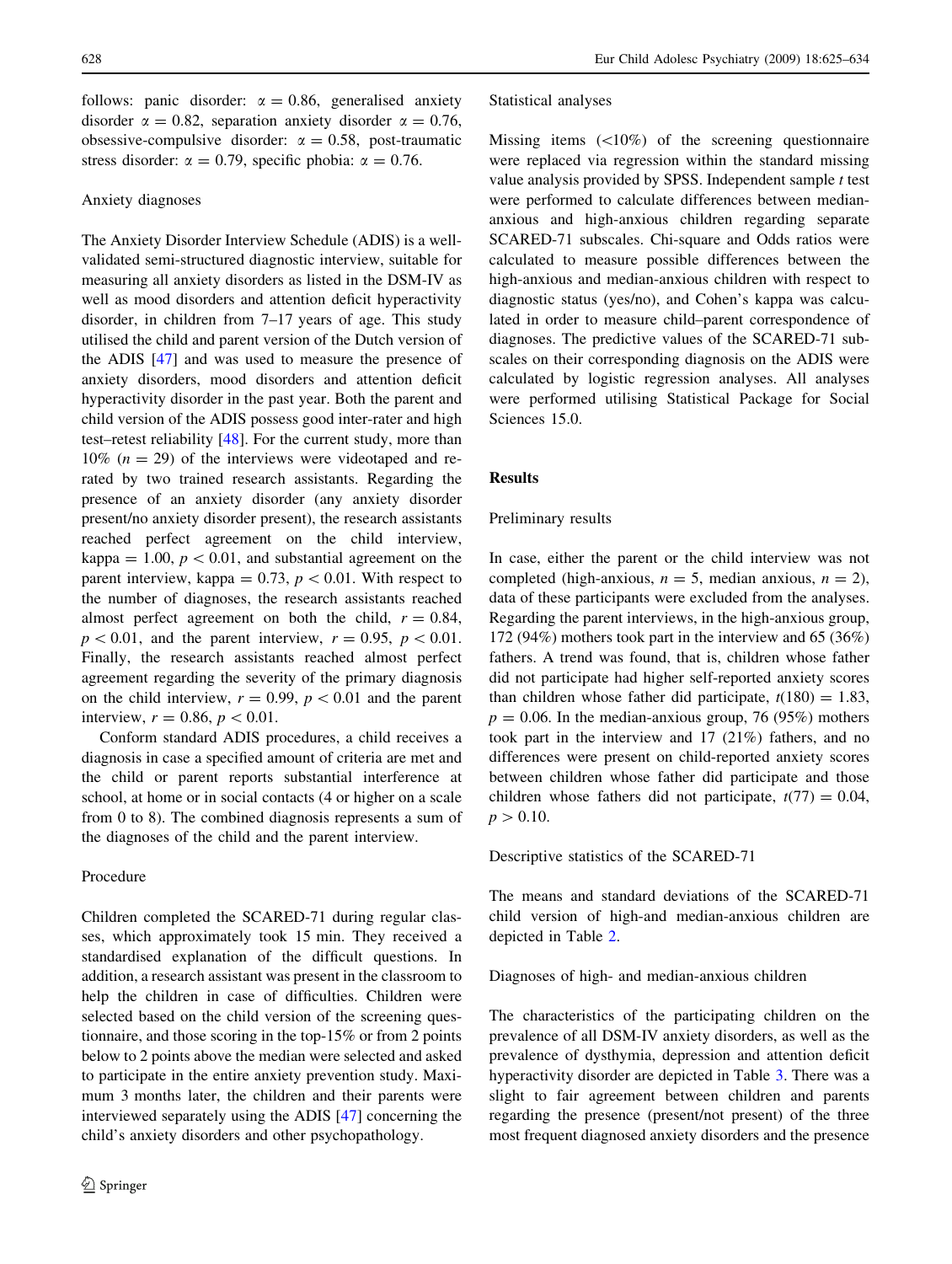<span id="page-4-0"></span>Table 2 Means and standard deviations of the screening questionnaire, and comparisons of total and subscale scores of entire high- and mediananxious group, as well as comparisons of boys' and girls' scores within the high- and median-anxious group

|                                          |               | High-anxious ( $n = 183$ ) (Mean, SD) |                      | Median-anxious ( $n = 80$ ) (Mean, SD) |              |                  |  |
|------------------------------------------|---------------|---------------------------------------|----------------------|----------------------------------------|--------------|------------------|--|
|                                          | Entire group  | Girls                                 | <b>Boys</b>          | Entire group                           | Girls        | <b>Boys</b>      |  |
| Total score (71 items)                   | 66.31 (15.69) | 71.24 (16.23)                         | $60.24$ $(12.65)$ ** | 25.97 (3.81)                           | 28.92 (2.65) | $23.32(2.52)$ ** |  |
| Panic disorder (13 items)                | 10.18(5.08)   | 11.05(5.36)                           | $9.10(4.52)$ **      | 2.14(1.40)                             | 2.46(1.50)   | 1.85(1.26)       |  |
| Generalised anxiety disorder (9 items)   | 9.55(3.61)    | 10.16(3.55)                           | $8.79(3.57)^*$       | 3.12(1.98)                             | 3.92(2.07)   | $2.39(1.59)$ **  |  |
| Social phobia (9 items)                  | 8.43 (3.41)   | 9.20(3.38)                            | $7.49(3.21)$ **      | 4.00(1.87)                             | 4.51(1.89)   | $4.02(1.73)*$    |  |
| Separation anxiety disorder (12 items)   | 10.65(3.79)   | 11.45(4.02)                           | $9.65(3.22)$ **      | 4.04(1.84)                             | 4.05(1.91)   | 4.02(1.80)       |  |
| Obsessive-compulsive disorder (9 items)  | 8.84(2.71)    | 9.18(2.61)                            | 8.41 (2.79)          | 4.46(1.76)                             | 4.73(1.79)   | 4.22(1.71)       |  |
| Animal phobia (3 items)                  | 1.95(1.87)    | 2.43(2.03)                            | $1.35(1.45)$ **      | 0.73(1.30)                             | 0.84(1.48)   | 0.63(1.11)       |  |
| Blood injection injury phobia (7 items)  | 6.44(2.96)    | 6.82(2.93)                            | $5.95(2.94)$ *       | 3.24(1.80)                             | 3.54(1.73)   | 2.98(1.85)       |  |
| Environmental sit. phobia (5 items)      | 5.11(2.19)    | 5.52(2.04)                            | 4.60 $(2.28)$ **     | 2.31(1.56)                             | 2.73(1.66)   | $1.93(1.37)^*$   |  |
| Post-traumatic stress disorder (4 items) | 5.37(2.05)    | 5.75 (1.98)                           | 4.90 $(2.06)$ **     | 1.94(1.72)                             | 2.14(1.92)   | 1.76(1.53)       |  |

All means of the entire high-anxious and median-anxious groups differed significantly, at  $p < 0.01$ 

\*  $p < 0.05$ , \*\*  $p < 0.01$ , tested two-sided

Table 3 Prevalence rates on child-report, parent-report and combined report of anxiety disorders, dysthymia, depression and attention deficit hyperactivity disorder in high-anxious and median-anxious children, and statistical comparison (Chi-square) of groups on prevalence rates of combined reports

| Type of anxiety disorder                 | High-anxious, $n = 183$ |           |                | Median-anxious, $n = 80$ |          |           |
|------------------------------------------|-------------------------|-----------|----------------|--------------------------|----------|-----------|
|                                          | C                       | P         | Com            | C                        | P        | Com       |
| Separation anxiety                       | 19 (10%)                | 17 $(9%)$ | $29(16\%)**$   | $0(0\%)$                 | 1(1%)    | 1(1%)     |
| Social phobia                            | $21(11\%)$              | 22(12%)   | 39 $(21\%)$ ** | 1(1%)                    | 4(5%)    | 5(6%)     |
| Specific phobia                          | 62 $(34%)$              | 48 (26%)  | 95 $(52\%)**$  | 6(8%)                    | 4(5%)    | $9(11\%)$ |
| Panic                                    | $3(2\%)$                | $1(1\%)$  | 3(2%)          | $0(0\%)$                 | 1(1%)    | 1(1%)     |
| Generalised anxiety                      | 17 $(9%)$               | 14 $(8%)$ | 28 $(15\%)^*$  | $0(0\%)$                 | 4(5%)    | 4(5%)     |
| Post-traumatic stress                    | 4(2%)                   | $1(1\%)$  | 5(3%)          | $0(0\%)$                 | $0(0\%)$ | $0(0\%)$  |
| Obsessive compulsive                     | $1(1\%)$                | $0(0\%)$  | $1(1\%)$       | $0(0\%)$                 | $0(0\%)$ | $0(0\%)$  |
| Any anxiety disorder                     | 72 (39%)                | 72 (39%)  | $110(60\%)**$  | 6(8%)                    | 12(15%)  | 18 (23%)  |
| Other disorders                          |                         |           |                |                          |          |           |
| Dysthymia/Depression                     | 5(3%)                   | 5(3%)     | 8(4%)          | $1(1\%)$                 | $0(0\%)$ | 1(1%)     |
| Attention deficit hyperactivity disorder | 5(3%)                   | 11 $(6%)$ | 14 $(8%)$      | $0(0\%)$                 | 5(6%)    | 5(6%)     |

C Child report,  $P$  parent report,  $Com$  combined report (child  $+$  parent)

\*  $p < 0.05$ , \*\*  $p < 0.01$ , tested two-sided

of any anxiety disorder: Cohen's kappa specific phobia: 0.19; Cohen's kappa social phobia: 0.11; Cohen's kappa separation anxiety disorder: 0.30; Cohen's kappa any anxiety diagnosis: 0.16.

Regarding the combined diagnoses, 60% of the highanxious children ( $n = 110$ ) had one or more anxiety disorders, in contrast to 23% ( $n = 18$ ) of the median-anxious children,  $\chi^2(1) = 30.28$ ,  $p < 0.01$ , OR = 5.0. This was also the case when only the child interview was taken into account,  $\chi^2(1) = 26.60$ ,  $p < 0.01$ , OR = 7.8, or only the parent interview,  $\chi^2(1) = 14.57$ ,  $p < 0.01$ , OR = 3.6. High-anxious children did not have significantly more dysthymia and depression,  $\chi^2(1) = 1.59$ ,  $p > 0.05$ ,  $OR = 3.5$ , and attention deficit disorder and hyperactivity disorder,  $\chi^2(1) = 0.14$ ,  $p > 0.05$ , OR = 1.2.

When comparing high- and median-anxious children with one or more anxiety disorders to each other, it appeared that the severity of the primary anxiety diagnosis (range 4–8 in case of diagnosis) was significantly higher in high-anxious children ( $M = 4.93$ , SD 0.96) than in mediananxious children  $(M = 4.5, SD \ 0.92)$ ,  $t(126) = 1.77$ ,  $p\lt 0.05$ . Additionally, in diagnosed high-anxious children, the average number of anxiety diagnoses was 2.03 (SD 1.49, range 1–9), compared to 1.11(SD 0.32, range 1–2) in diagnosed median-anxious children,  $t(117.93) = -5.692$ ,  $p<0.001$ . The most frequent diagnoses in the high-anxious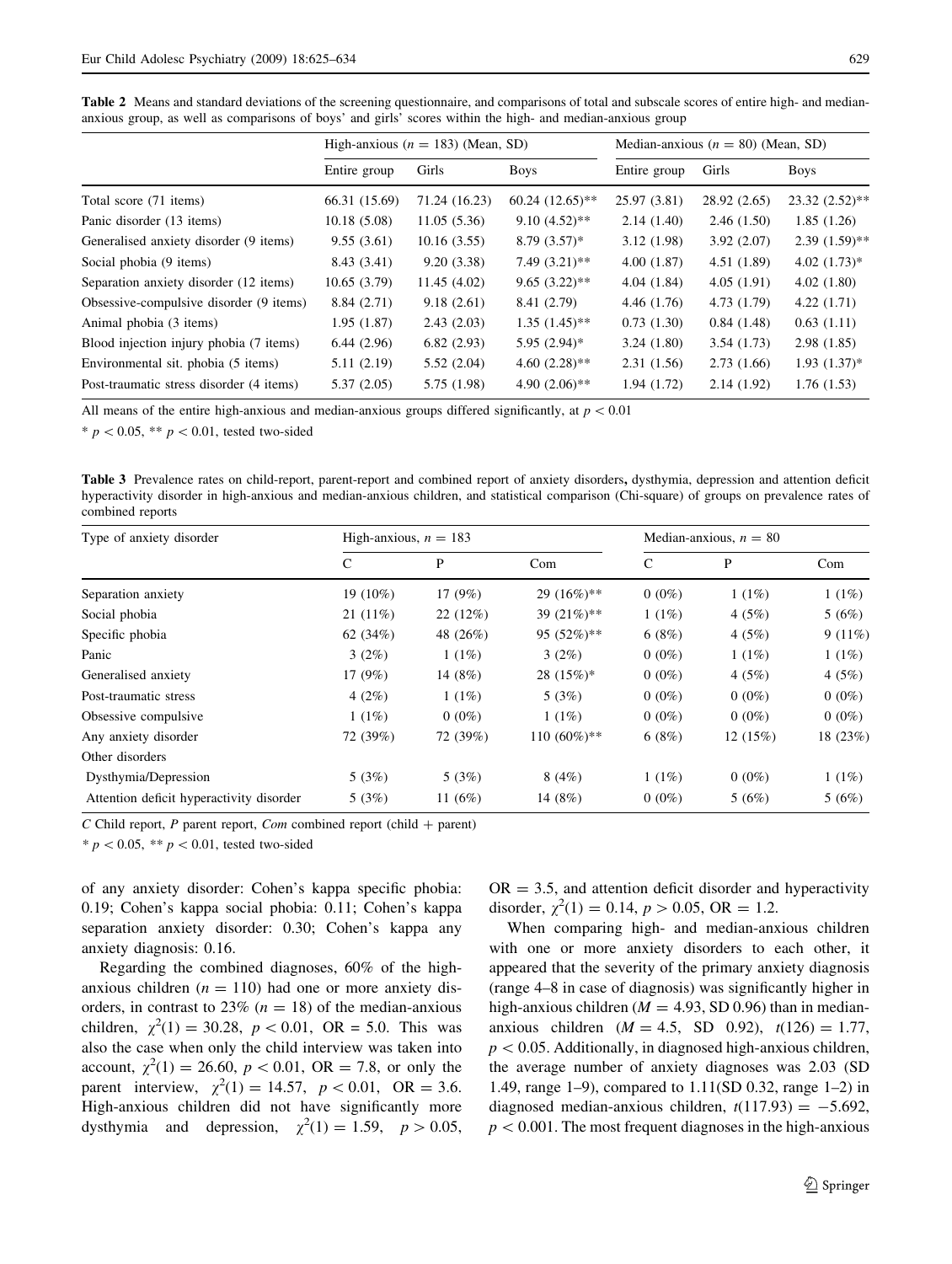group were specific phobia ( $n = 95$ ; 52%), social phobia  $(n = 39; 21\%)$ , separation anxiety disorder  $(n = 29; 16\%)$ and generalized anxiety disorder ( $n = 28$ ; 15%). Fear of the dark is the type of specific phobia that was diagnosed the most (27%;  $n = 26$ ), followed by spider phobia (19%;  $n = 18$ ), and medical phobias (17%;  $n = 16$ ).

# Discriminative value of SCARED-71 subscales

In order to measure whether the anxiety disorders were predicted by their corresponding subscale of the SCARED-71, hierarchic logistic regression analyses were performed. The diagnostic status (anxiety disorder present/anxiety disorder not present) for every specific DSM-IV anxiety disorder constituted the dependent variable, whereas all subscales of the child SCARED-71 were entered as independent variables. Only those disorders with prevalence rates above 5% and their corresponding SCARED-71 scales were taken into account (separation anxiety disorder, generalized anxiety disorder, social phobia, and specific phobia). Because of the low prevalence rates of disorders (all  $\leq 5\%$ ) in the median-anxious group, the logistic regression analyses were only performed with high-anxious children. The results of these analyses are depicted in Table 4.

It appeared that the disorders separation anxiety disorder, social phobia, and specific phobia were predicted by their corresponding subscale on the SCARED-71. That is, other subscales did not contribute significantly to the prediction of separation anxiety disorder, social phobia and specific phobia than their matching SCARED-71 subscales. The full model of the diagnoses separation anxiety disorder, social phobia, and specific phobia accounted, respectively, for 12, 22, and 8% of the variance. The diagnosis generalised anxiety disorder was not predicted significantly by any of the included subscales of the SCARED-71.

### **Discussion**

This study investigated the usefulness of screening for anxiety disorders in primary school children via children's self-report of anxiety symptoms on a questionnaire. Children that had a total score in the top-15% (high-anxious) were compared to children with a total score from 2 points below to 2 points above the median (median-anxious) with respect to their total scores and subscale scores on the screening questionnaire. Both groups received a diagnostic interview (separate child and parent interviews) to check for the presence of anxiety disorders. The predictive value of the screening questionnaire's subscales separation anxiety disorder, social phobia, specific phobia, and generalised anxiety disorder on their matching diagnosis of the interview was analysed. With respect to the tested hypotheses, it was found that: (1) high-anxious children had more often, and more severe anxiety diagnoses compared to median-anxious children; (2) high-anxious children and median-anxious children did not differ with respect to dysthymia, depression, and attention deficit hyperactivity disorder; (3) the diagnoses separation anxiety disorder, social phobia, and specific phobia were specifically predicted by their matching subscales on the screening questionnaire; (4) the diagnosis generalized anxiety disorder was not predicted by any of the included subscales the SCARED-71.

The screening instrument discriminates between children with severe anxiety difficulties and children with "normal anxiety". However, the prevalence numbers of anxiety disorders in both groups are fairly high. They exceed the general lifetime prevalence estimation of 9.9% in 16 years of age [[14\]](#page-8-0), as well as the prevalence rates of Muris and colleagues [\[36](#page-8-0)]. They reported that 27% of those children (age 8–13) labelled as high-anxious had an anxiety

Table 4 Logistic regression analyses with the SCARED subscales as independent variables and the (combined child–parent) anxiety diagnosis as the dependent variable

|                                         | Separation anxiety<br>diagnosis <sup>a</sup> |      | Social phobia<br>diagnosis <sup>b</sup> |      | Specific phobia<br>diagnosis <sup>c</sup> |      | Generalised anxiety<br>diagnosis <sup>d</sup> |        |
|-----------------------------------------|----------------------------------------------|------|-----------------------------------------|------|-------------------------------------------|------|-----------------------------------------------|--------|
|                                         | $B$ (SE B)                                   |      | Exp B. B (SE B)                         |      | Exp B. B $(SE B)$                         |      | Exp B. B $(SE B)$                             | Exp B. |
| Constant                                | $-4.47(1.00)$ ** 0.01                        |      | $-4.14(0.89)$ ** 0.02                   |      | $-1.89(0.67)$ ** 0.15                     |      | $-3.32(0.90)$ **                              | 0.04   |
| Separation anxiety disorder, screening  | $0.17(0.07)$ **                              | 1.19 | 0.02(0.06)                              | 1.02 | 0.06(0.05)                                | 1.06 | 0.03(0.06)                                    | 1.03   |
| Social phobia, screening                | $-0.07(0.07)$                                | 0.93 | $0.30(0.07)$ **                         | 1.35 | $-0.04(0.05)$                             | 0.96 | 0.12(0.07)                                    | 1.13   |
| Sum specific phobia, screening          | 0.06(0.05)                                   | 1.06 | $-0.01(0.04)$                           | 0.99 | $0.10(0.04)$ **                           | 1.10 | 0.00(0.05)                                    | 1.00   |
| Generalised anxiety disorder, screening | 0.05(0.07)                                   | 1.06 | 0.00(0.07)                              | 1.00 | $-0.01(0.05)$                             | 0.99 | 0.03(0.07)                                    | 1.03   |

<sup>a</sup> Separation anxiety disorder,  $R^2 = 0.12$ . (Nagelkerke). Model  $\chi^2(13.21) = p < 0.05$ 

<sup>b</sup> Social phobia,  $R^2 = 0.22$ . (Nagelkerke). Model  $\chi^2(28.57) = p < 0.01$ 

<sup>c</sup> Specific phobia,  $R^2 = 0.08$ . (Nagelkerke). Model  $\chi^2(11.24) = p < 0.05$ 

<sup>d</sup> Generalised anxiety disorder,  $R^2 = 0.06$ . (Nagelkerke). Model  $\chi^2$ (5.93)<sup>,</sup> ns

\*  $p < 0.05$ , \*\*  $p < 0.01$ , tested two-sided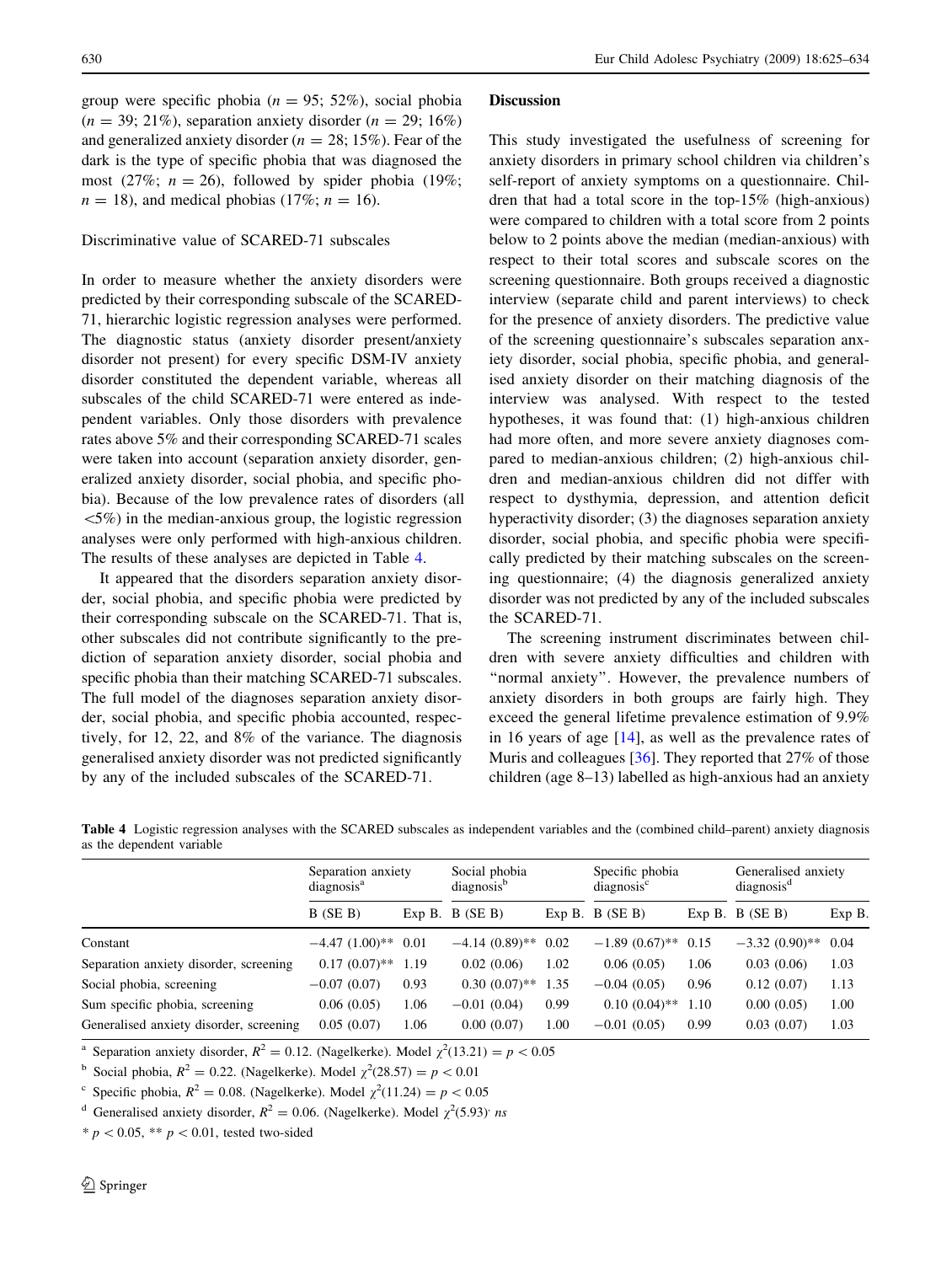disorder. Two methodological explanations can be offered for the high prevalence rates of anxiety disorders in both groups. First, we used a combined parent-child diagnosis, whereas most studies [e.g. [36](#page-8-0)] on prevalence rates use either parent or child reports. Because of the low correspondence between the children and their parents with regard to the type of anxiety disorder, the combination of the parent and child scores is likely to yield higher prevalences of anxiety diagnoses. Second, we compared highanxious children to median-anxious children, whereas lowanxious children were excluded from participation. Despite these methodological explanations, prevalence rates remain high in both groups, especially in the median-anxious group. In her meta-analysis on birth cohort change in anxiety, Twenge reported that children  $(N = 12,056, \text{ age})$ range: 9–17) increased one standard deviation on selfreported anxiety between 1952 and 1993. In fact, children considered as normal anxious in the 1980s, scored higher on self-reported anxiety compared to child psychiatric patients in the 1950s [\[54](#page-9-0)]. Anxiety has thus been found to increase over time. However, it would be too premature to draw conclusions on whether the methodological or timerelated aspects caused the fairly high prevalence rates of anxiety disorders in the current study.

Even though studies that selected children via clinical settings showed high comorbidity between anxiety and other mental health problems [\[51](#page-9-0)], in this study high-anxious and median-anxious children did not differ with respect to the number of the disorders dysthymia, depression, and attention deficit hyperactivity disorder. The low comorbidity of anxiety disorders with dysthymia, depression, and attention deficit hyperactivity disorder is likely to result from two characteristics of our sample, being a community sample and a young sample, aged 8–12. As mentioned before, anxiety disorders are chronic if untreated and, as a consequence, can lead to other mental health disorders [\[3](#page-7-0), [9,](#page-7-0) [31](#page-8-0), [43](#page-8-0), [51,](#page-9-0) [56](#page-9-0)].

The odds ratio reflecting higher relative risk of highanxious children having an anxiety disorder compared to median-anxious children  $(OR = 5.0,$  combined parent– child report) increased in case the diagnosis was based only on the child interview, OR 7.8, and decreased when based only on the parent interview, OR 3.6. Multiple investigators pointed out that child's self-report scores on internalising symptoms, like anxiety and depression measures, exceed parent reports [[19,](#page-8-0) [25,](#page-8-0) [55](#page-9-0)]. Children are thought to have better perceptions of their anxiety than parents. Horowitz, for example, noted that parents are less likely to be aware of internalising problems compared to externalising problems [[27\]](#page-8-0). This is supported by the low referral in the high-anxious groups, which is, at this age, usually instigated by the parents or school. However, even though correspondence between the parent and the child on the interview was found to be low, parents did not report less anxiety disorders compared to the children. Another explanation that could be offered to clarify the differences in odds ratio's is that the children were selected based on the child version of the screening questionnaire.

The most frequent diagnoses in the high-anxious group were specific phobia (52%), social phobia (21%), separation anxiety disorder (16%) and generalised anxiety disorder (15%). We employed logistic regression analyses to test the expectation that the diagnoses specific phobia, social phobia, separation anxiety disorder, and generalised anxiety disorder were specifically predicted by their corresponding subscale of the screening instrument in the high-anxious group. The expectation was partly supported. It appeared that the three of the most prevalent disorders separation anxiety disorder, social phobia and specific phobia were only predicted by their corresponding subscales on the screening questionnaire. The finding of the specific correspondence between the social phobia and separation anxiety disorder subscales of the screening questionnaire with their matching diagnoses is in accord with the study of Muris and colleagues using clinically anxious children [\[34](#page-8-0)]. However, an earlier study of Muris with elementary school children [\[36](#page-8-0)] found that the diagnosis social phobia was predicted by the subscale separation anxiety disorder. Possibly, the elaboration of the social phobia subscale with 5 items, lead to a better predictive value of that SCARED-71 subscale.

The diagnosis generalised anxiety disorder was not predicted significantly by any of the included subscales of the SCARED-71. Perhaps children of this age have difficulty understanding the concept of worrying (e.g. ''I worry about the future''), or items on worrying are so general that they apply to some extent to all children with anxiety disorders. Generalised anxiety disorder generally has higher comorbidity rates than other anxiety disorder and is highly comorbid with major depression [\[15](#page-8-0)]. Note that ''depressive symptoms'' does not constitute a subscale on the SCARED-71 and was thus not included in the prediction of generalised anxiety disorder. According to Pine and Klein [[45\]](#page-8-0), the high comorbidity of generalised anxiety disorder with other disorders and depression in children ''raises questions about whether the diagnosis identifies a unique syndrome as opposed to a complication of other associated disorders''. More research is clearly necessary on how to detect generalised anxiety disorder in children aged 8–12.

# Limitations

The pre-selection of groups in high- and median-anxious was based on child report on an anxiety symptoms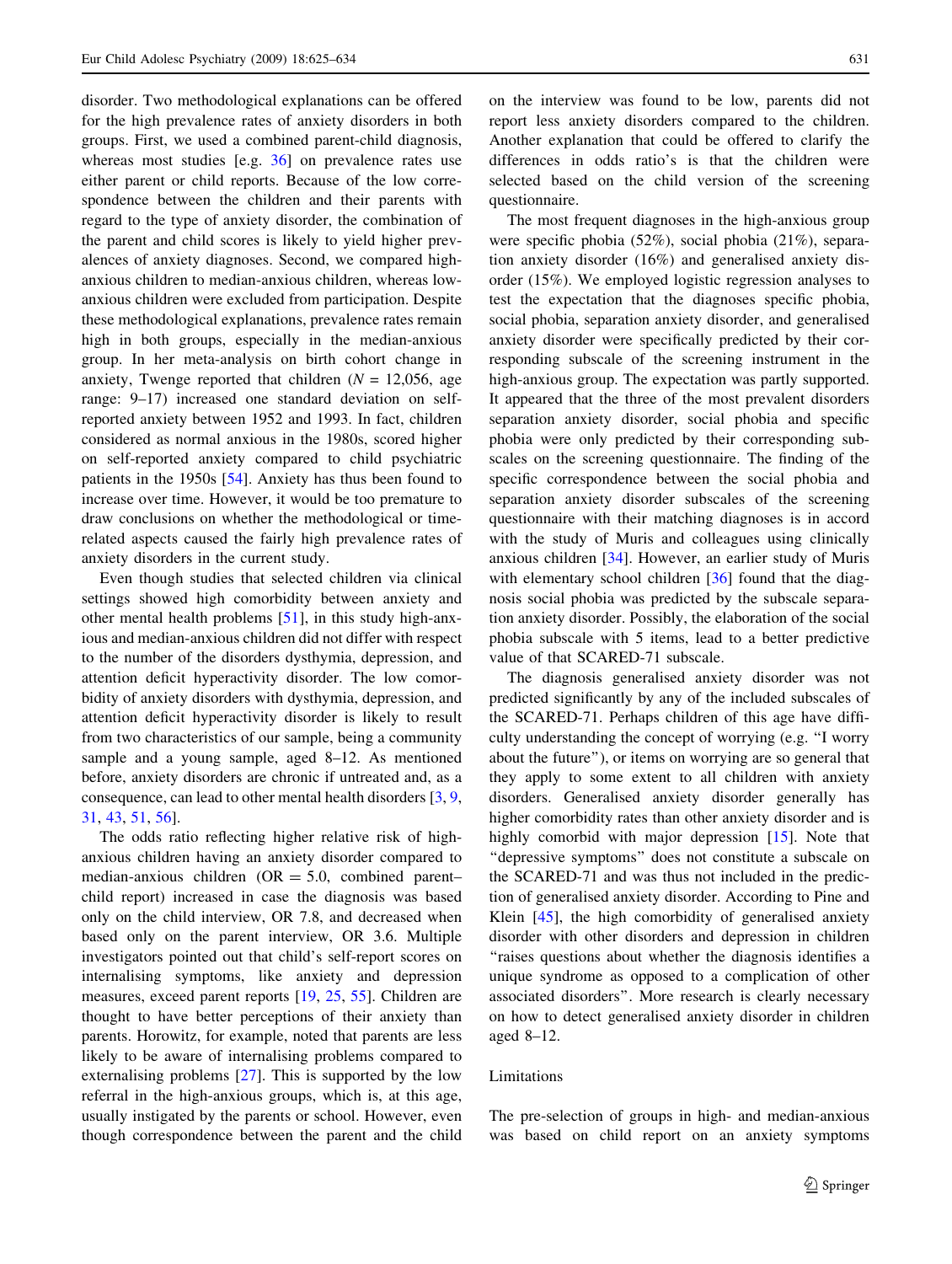<span id="page-7-0"></span>questionnaire. Although it is generally assumed that children are the most reliable reporters of internalising symptoms, children who underestimate their anxiety have not been selected in the high-risk group. Further studies are needed to investigate to what extent combining child report with that of knowledgeable others (e.g. parents, teachers, siblings, friends) could improve the selection of children suffering from anxiety disorders.

Approximately half of the children that were approached for the screening completed the screening questionnaire and approximately half of those identified as high- or median-anxious participated in the diagnostic interview. Results of this study that are based on this sample should, therefore, be generalised to the entire population with care. The possibility that motivation or elevated anxiety levels are related to participation rate should be considered. However, comparable and even lower participation rates are found in other anxiety prevention studies. For example, in an indicated prevention trial of Rapee and colleagues, 29.4% of the distributed screening packets were returned and 63.2% of those identified as at-risk for anxiety disorders (based on an elevated anxiety score) participated in further testing [[46\]](#page-8-0). Additionally, in an early intervention trial of Dadds and colleagues [[17\]](#page-8-0), 41% of those identified as at-risk for anxiety disorders participated in further testing. The low participation rates should, therefore, be considered as a reflection of difficulties of programs aimed at prevention rather than as a limitation of the current study.

The cross-sectional nature of the study concerns another limitation. Even though the main aim was to investigate the usefulness of screening methods in anxiety, longitudinal studies are preferred in order to properly examine time related developments of prevalence rates and the predictive value of the screening questionnaire for the development of anxiety disorders.

## **Conclusion**

Anxiety disorders are highly prevalent in children, and have negative effects on children's quality of life. In case anxiety disorders are not managed in an early stage, the anxious individual is less likely to seek professional help, whereas he or she is more likely to develop more severe anxiety disorders, or other disorders. It is, therefore, of importance to stimulate the identification of dysfunctional anxiety in an early stage. A screening instrument, such as the SCARED-71 can enhance this process. Results from this study point to the usefulness of screening procedure, as children with high total scores (high-anxious) had more and more severe anxiety disorders than children with total scores from 2 points below to 2 points above the median (median-anxious). In addition, separation anxiety disorder, social phobia, and specific phobia, all diagnoses known to be prevalent and debilitating, were predicted by their corresponding subscales of the SCARED-71. Future studies should investigate if high-anxious children are not only at risk for current anxiety disorders, but also for the development of future anxiety disorders and for a chronic course of anxiety disorders. In longitudinal studies, the effect of the employment of lower cut-off scores could be examined as well, in order to establish to what extend these children are at risk for developing anxiety disorders in the future.

Acknowledgments The authors thank the participating children and their families. This study was supported by: Zorg onderzoek Nederland-MW (ZonMW), grant number: 22000138 to the second author.

Open Access This article is distributed under the terms of the Creative Commons Attribution Noncommercial License which permits any noncommercial use, distribution, and reproduction in any medium, provided the original author(s) and source are credited.

#### References

- 1. American Psychiatric Association (1994) Diagnostic and statistical manual of mental disorders, 4th edn. American Psychiatric Association, Washington DC
- 2. Anderson JC, Williams S, McGee R, Silva PA (1987) DSM-III disorders in preadolescent children. Arch Gen Psychiatry 44:69– 76
- 3. Barlow D, DiNardo P, Vermilyea B, Blanchard E (1986) Comorbidity and depression among anxiety disorders: issues in diagnosis and classification. J Nerv Ment Dis 174:63–72
- 4. Birmaher B, Brent D, Chiapetta L, Bridge J, Monga S, Baugher M (1999) Psychometric properties of the screen for child anxiety related emotional disorders (SCARED): a replication study. J Am Acad Child Adolesc Psychiatry 38:1230–1236
- 5. Bittner A, Egger HL, Erkanli A, Costello EJ, Foley DL, Angold A (2007) What do childhood anxiety disorders predict? J Child Psychol Psychiatry 48:1174–1180
- 6. Bodden DHM, Bögels SM, Muris P (submitted) The diagnostic utility of the screen for child anxiety related emotional disorders-71 (SCARED-71)
- 7. Bodden DHM, Dirksen CD, Bögels SM (2007) Societal burden of clinically anxious youth referred for treatment: a cost-of-illness study. J Abnorm Child Psychol 36:487–497
- 8. Bögels SM, Van Melick M (2004) The relationship between child-report, parent self-report, and partner report of perceived parental rearing behaviors and attitudes in children and parents. Personality Individ Differ 37:1583–1596
- 9. Brady E, Kendall PC (1992) Comorbidity of anxiety and depression in children and adolescents. Psychol Bull 111:244– 255
- 10. Castellanos D, Hunter T (1999) Anxiety disorders in children and adolescents. South Med J 92:946–953
- 11. Christiana JM, Gilman SE, Guardino M, Mickelson K, Morselli PL, Olfson M et al (2000) Duration between onset and time of obtaining initial treatment among people with anxiety and mood disorders: an international survey of members of mental health patient advocate groups. Psychol Med 30:693–703
- 12. Cohen P, Cohen J, Kasen S, Velez CN, Hartmark C, Johnson J et al (1993) An epidemiological study of disorders in late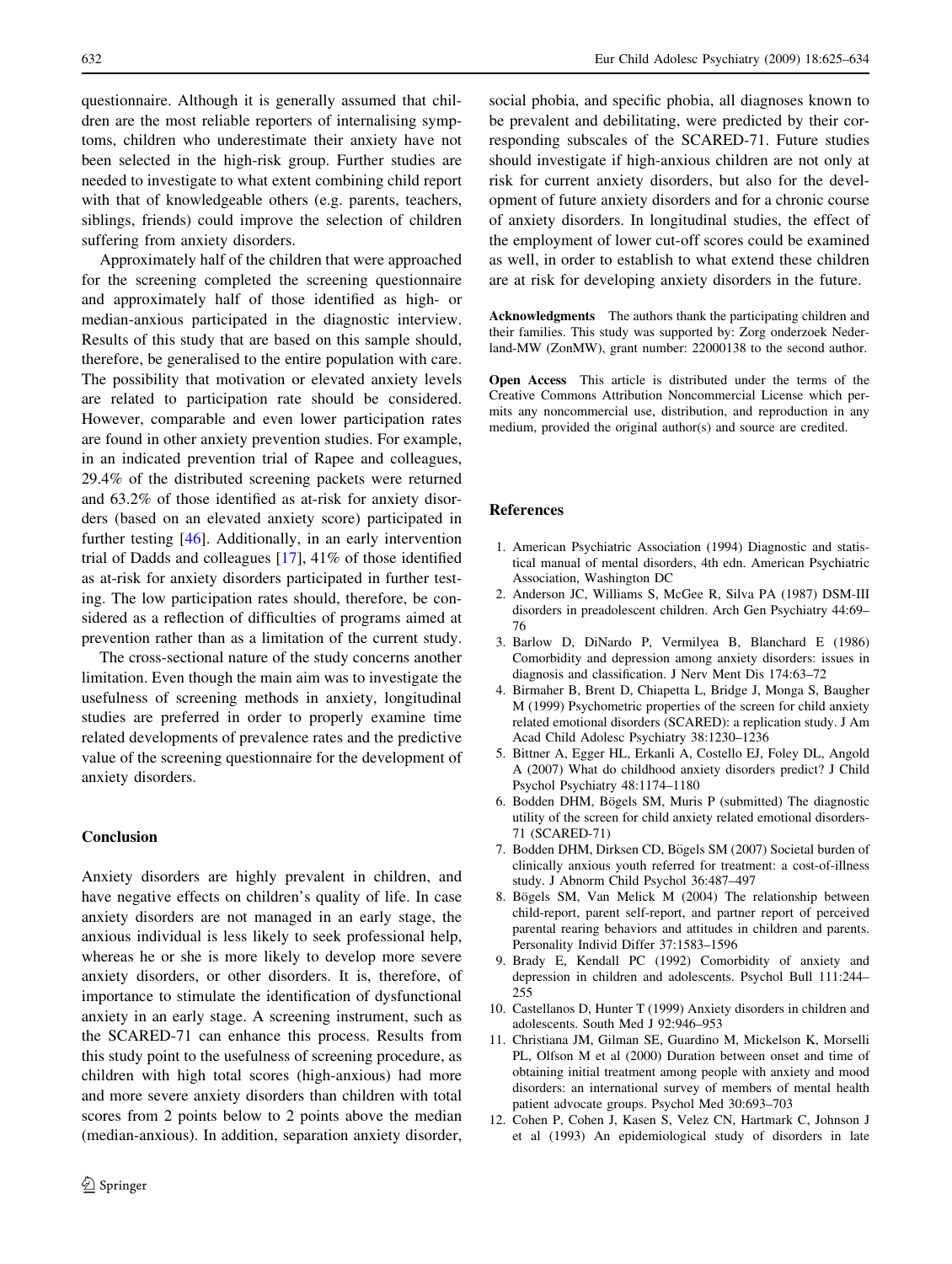<span id="page-8-0"></span>childhood and adolescence-I: age- and gender-specific prevalence. J Child Psychol Psychiatry 34:851–866

- 13. Costello EJ, Egger H, Angold A (2005) The developmental epidemiology of anxiety disorders: phenomenology, prevalence, and comorbidity. Child Adolesc Psychiatr Clin N Am 14:631–648
- 14. Costello EJ, Mustillo S, Erkanli A, Keeler G, Angold A (2003) Prevalence and development of psychiatric disorders in childhood and adolescence. Arch Gen Psychiatry 60:837–844
- 15. Costello E, Pine DS, Hammen C, March JS, Plotsky PM, Weissman MM et al (2002) Development and natural history of mood disorders. Biol Psychiatry 52:529–542
- 16. Craske MG (1997) Fear and anxiety in children and adolescents. Bull Menninger Clin 61:A4–A36
- 17. Dadds MR, Spence SH, Holland DE, Laurens KR, Mullins M, Barrett PM (1999) Early intervention and prevention of anxiety disorders in children: results at 2-year follow-up. J Consult Clin Psychol 67:145–150
- 18. Dweck C, Wortman C (1982) Learned helplessness, anxiety, and achievement. In: Krohne H, Laux L (eds) Achievement, stress, and anxiety. Hemisphere, New York
- 19. Edelbrock C, Costello AJ, Dulcan MK, Conover NC, Kala R (1986) Parent-child agreement on child psychiatric symptoms assessed via structured interview. J Child Psychol Psychiatry 27:181–190
- 20. Essau CA, Barrett P (2001) Developmental issues in the assessment of anxiety. In: Essau CA, Petermann F (eds) Anxiety disorders in children and adolescents: epidemiology, risk factors, and treatment. Harwood Academic Publishers, London
- 21. Essau CA, Conradt J, Petermann F (2000) Frequency, comorbidity, and psychosocial impairment of anxiety disorders in adolescents. J Anxiety Disord 14:263–279
- 22. Feehan M, McGee R, Williams SM (1993) Mental health disorders from age 15 to age 18 years. J Am Acad Child Adolesc Psychiatry 32:1118–1126
- 23. Giaconia RM, Renherz HZ, Silverman AB, Pakiz B, Frost AK, Cohen EL (1994) Ages of onset of psychiatric disorders in a community population of older adolescents. J Am Acad Child Adolesc Psychiatry 33:706–717
- 24. Hien D, Matzner FJ, First MB, Spitzer RL, Gibbon M, Williams JBW (1998) Structured clinical interview for DSM-IV-child edition (version 1.0). Columbia University, New York
- 25. Hodges K, Gordon Y, Lennon MP (1990) Parent-child agreement on symptoms assessed via a clinical research interview for children: the child assessment schedule (CAS). J Child Psychol Psychiatry 31:427–436
- 26. Hoehn-Saric RE, Hazlett RL, McLeod DR (1993) Generalized anxiety disorder with early and late onset of anxiety symptoms. Compr Psychiatry 34:291–298
- 27. Horowitz SM, Leaf PJ, Leventhal JM (1998) Identification of psychosocial problems in pediatric primary care: do family attitudes make a difference? Arch Pediatr Adolesc Med 152:367–371
- 28. Keller M, Lavori P, Wunder J, Beardslee W, Schwartz C, Roth J (1992) Chronic course of anxiety disorders in children and adolescents. J Am Acad Child Adolesc Psychiatry 31:595–599
- 29. Kessler RC, Berglund P, Demler O, Jin R, Merikangas KR, Walters EE (2005) Lifetime prevalence and age-of-onset distributions of DSM-IV disorders in the national comorbidity survey replication. Arch Gen Psychiatry 62:593–602
- 30. Kovacs M (1996) Presentation and course of major depressive disorders during childhood and later years of the life span. J Am Acad Child Adolesc Psychiatry 35:705–715
- 31. Last CG, Strauss CC, Francis G (1987) Comorbidity among childhood anxiety disorders. J Nerv Ment Dis 175:726–730
- 32. Lipsitz JD, Martin LY, Manuzza S, Chapman TF, Liebowitz MR, Klein DF et al (1994) Childhood separation anxiety disorder in

patients with adult anxiety disorders. Am J Psychiatry 151:927– 929

- 33. McGee R, Feehan M, Williams S, Partridge F, Silva PA, Kelly J (1990) DSM-III disorders in a large sample of adolescents. J Am Acad Child Adolesc Psychiatry 29:611–619
- 34. Muris P, Dreesen L, Bögels SM, Weckx M, Van Melick M (2004) A questionnaire for screening a broad range of DSMdefined anxiety disorder symptoms in clinically referred children and adolescents. J Child Psychol Psychiatry 45:813–820
- 35. Muris P, Merkelbach H, Gadet B, Mouleart V, Tierney S (1999) Sensitivity for treatment effects of the screen for child anxiety related emotional disorders. J Psychopathol Behav Assess 21:323–335
- 36. Muris P, Merkelbach H, Kindt M, Bögels SM, Dreesen L, Dorp C et al (2001) The utility of screen for child anxiety related emotional disorders (SCARED) as a tool for identifying children at high risk for prevalent anxiety disorders. Anxiety Stress Coping 14:265–283
- 37. Muris P, Merkelbach H, Schmidt H, Mayer B (1999) The revised version of the Screen for child anxiety related emotional disorders (SCARED-R): factor structure in normal children. Personality Individ Differ 26:99–112
- 38. Muris P, Merkelbach H, van Brakel A, Mayer B (1999) The screen for child anxiety related emotional disorders (SCARED): further evidence for its reliability and validity. Anxiety Stress Coping 12:411–425
- 39. Muris P, Schmidt H, Merckelbach H (2000) Correlations among two self-report questionnaires for measuring DSM-defined anxiety disorder symptoms in children: the screen for child anxiety related emotional disorders and the spence children's anxiety scale. Personality Individ Differ 28:333–346
- 40. Muris P, Steernema P (2001) The revised version of the screen for child anxiety related emotional disorders (SCARED-R): first evidence for its reliability and validity in a clinical sample. Br J Clin Psychol 40:35–44
- 41. Newman DL, Moffitt TE, Caspi A, Magdol L, Silva PA, Stanton WR (1996) Psychiatric disorder in a birth cohort of young adults: prevalence, comorbidity, clinical significance, and new cases from ages 11 to 21. J Consult Clin Psychol 64:552–562
- 42. Ollendick TH, King NJ (1998) Empirically supported treatments for children with phobic and anxiety disorders: current status. J Clin Child Psychol 27:156–167
- 43. Otto M, Pollock M, Rosenbaum JF, Sachs GS, Asher RH (1994) Childhood history of anxiety in adults with panic disorder: association with anxiety sensitivity and comorbidity. Harv Rev Psychiatry 1:288–293
- 44. Pine DS, Cohen P, Gurley D, Brook J, Ma Y (1998) The risk for early-adulthood anxiety and depressive disorders in adolescents with anxiety and depressive disorders. Arch Gen Psychiatry 55:56–64
- 45. Pine DS, Klein RG (2008) Anxiety disorders. In: Rutter M, Bishop D, Pine D, Scott S, Stevenson J, Taylor E, Thapar A (eds) Rutter's child and adolescent psychiatry. Blackwell, Oxford
- 46. Rapee RM, Kennedy S, Ingram M, Edwards S, Sweeney L (2005) Prevention and early intervention of anxiety disorders in inhibited preschool children. J Consult Clin Psychol 73:488– 497
- 47. Siebelink BM, Treffers PDA (2001) Nederlandse bewerking van het anxiety disorder interview schedule for DSM-IV: child version van W. K. Silverman en A.M Albana. Swets & Zeitlinger, Lisse/Amsterdam
- 48. Silverman WK, Saavedra LM, Pina AA (2001) Test-retest reliability of anxiety symptoms and diagnoses with anxiety disorders interview schedule for DSM-IV child and parent version. J Am Acad Child Adolesc Psychiatry 40:937–944